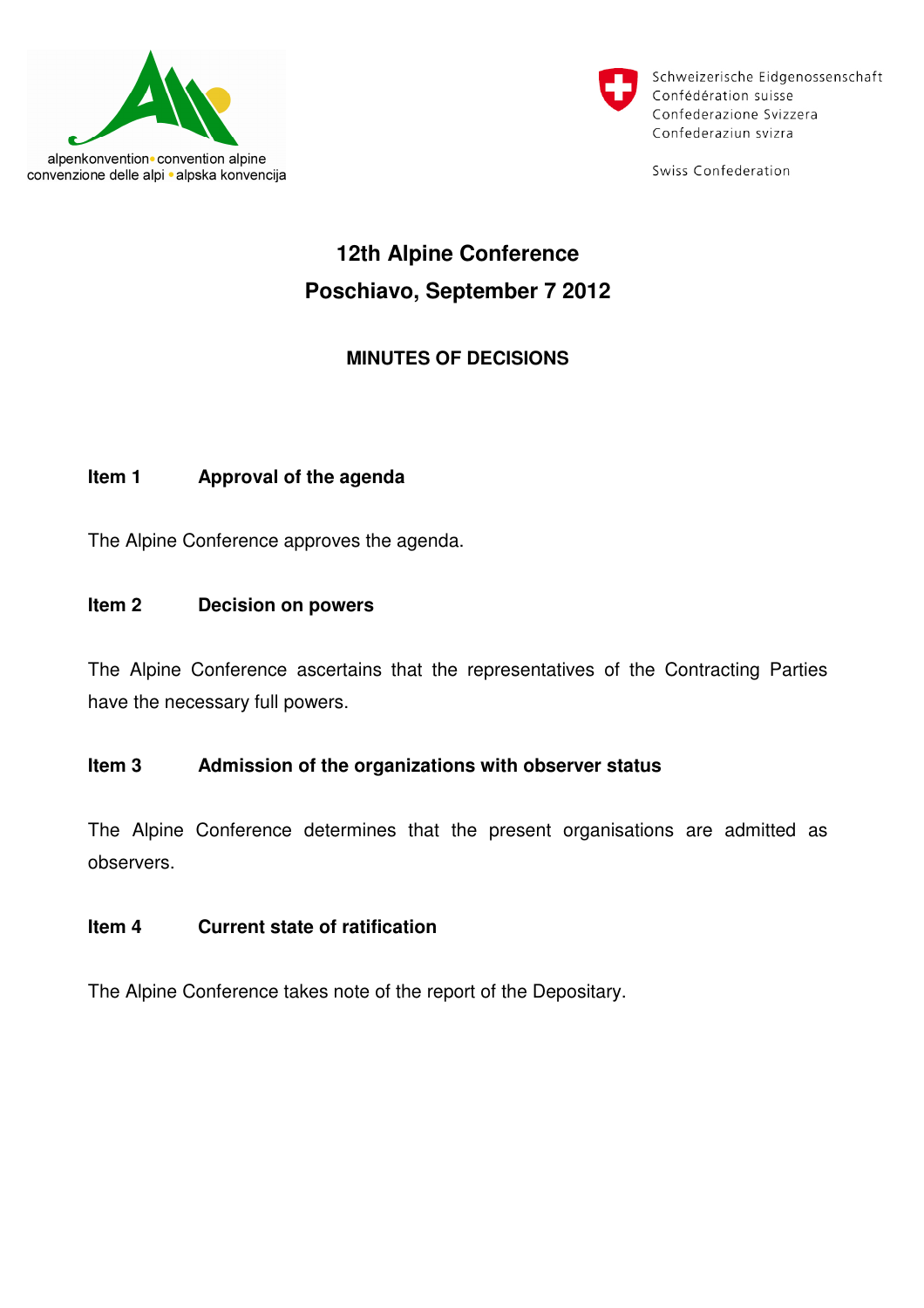## **Points A on the agenda**

#### **Item A 1 Reviewing procedure**

The Alpine Conference

- Feels that the compliance with the Alpine Convention and its implementation protocols is of key importance,
- Believes that a mechanism to verify the compliance with the Alpine Convention and its implementation protocols can be a significant contribution for the effective application of the commitments taken on by the Contracting Parties,
- In reference to its Decision VII/4 and in light of the experiences gathered on its basis,
- Decides to regulate anew the form, object and intervals of the reporting process, the structure and functions of the Compliance Committee and the procedure of the compliance mechanism according to the Annex<sup>1</sup>, which is an integral part of this Decision the, and thus replace the Annex of Decision VII/4,
- Gives mandate to the Compliance Committee, as far as necessary, to revise the adapted standardized structure used by the Contracting Parties as basis for their periodic reporting,
- States that the reporting and the mechanism to verify the compliance with the Alpine Convention and its protocols by the Contracting Parties may be used also for future amendments of the Alpine Convention and its protocols, irrespective of any possible additional audit mandate assigned,

l.

<sup>1</sup> See Enclosure 1 - Document ACXII/A1/1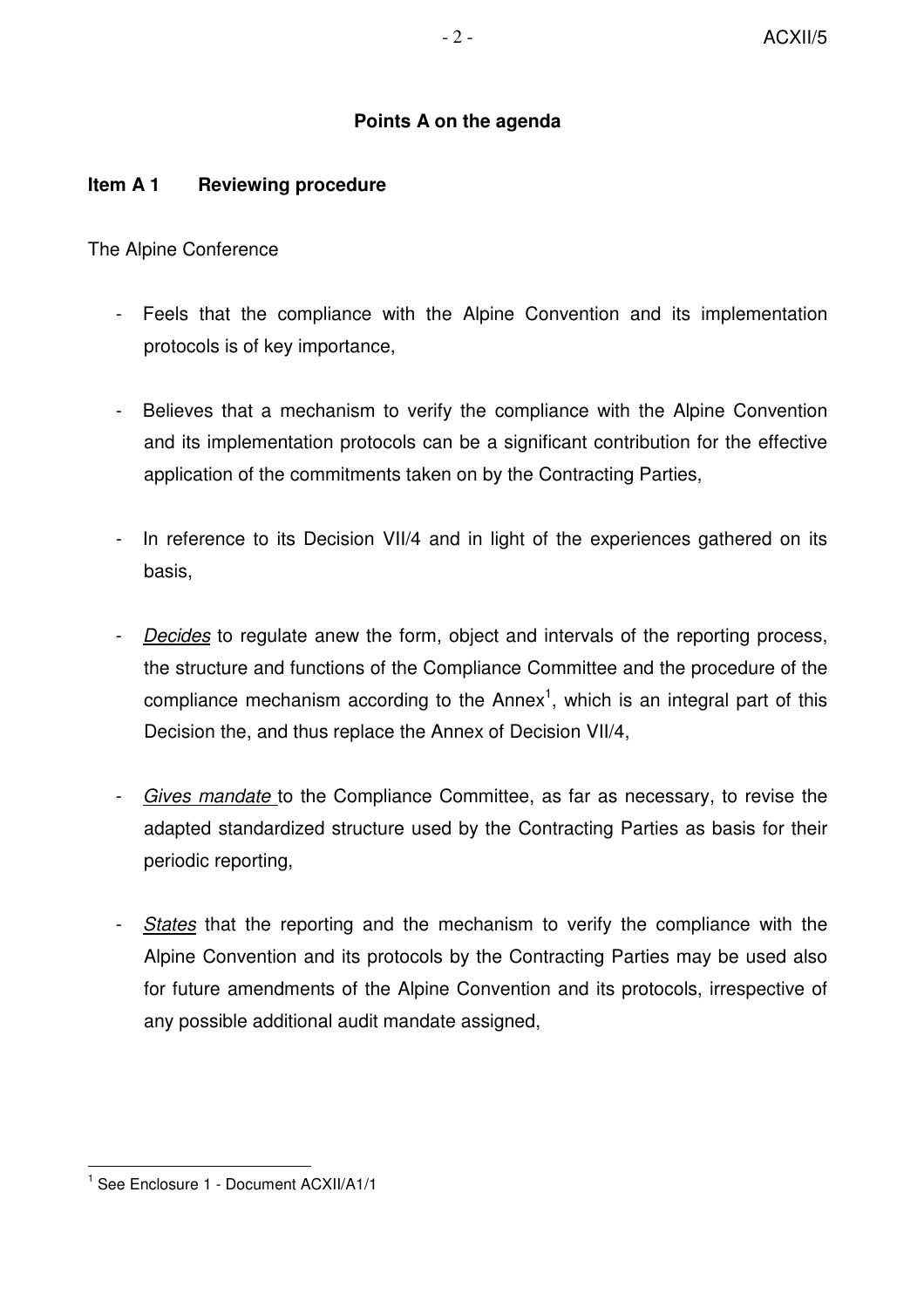- Further states that the reporting, the structure and functions of the Compliance Committee, as well as the procedure of the mechanism can be submitted to a review on the occasion of the Alpine Conference,
- Further states that the procedure of the mechanism has consultative nature and is non- confrontational, non judicial and non discriminatory,
- Points out that the state of compliance with the Alpine Convention and its implementation protocols was lastly registered in the report of the Compliance Committee presented at the 11<sup>th</sup> Alpine Conference, with deadline September 1 2009.

## **ITEM 2 Future of the Task Force Protected Areas**

The Alpine Conference,

Taking into account that the Task Force Protected Areas – as of January 1, 2014 – will no longer be incorporated in the Permanent Secretariat of the Alpine Convention,

- 1. Thanks France for the many years of great support to the tasks made possible by the Task Force Protected Areas and shares Frances' opinion that the implementation (of Art. 12) of the Conservation of Nature and Countryside Protocol continues to be of key importance for the Alpine Convention,
- 2. Acknowledges the intent of ALPARC to take on a legal personality,
- 3. Asks the ALPARC Permanent Secretariat of ALPARC to agree on a cooperation agreement for the  $52<sup>nd</sup>$  meeting of the Permanent Committee to allow the continuation of the tasks made possible by the Task Force.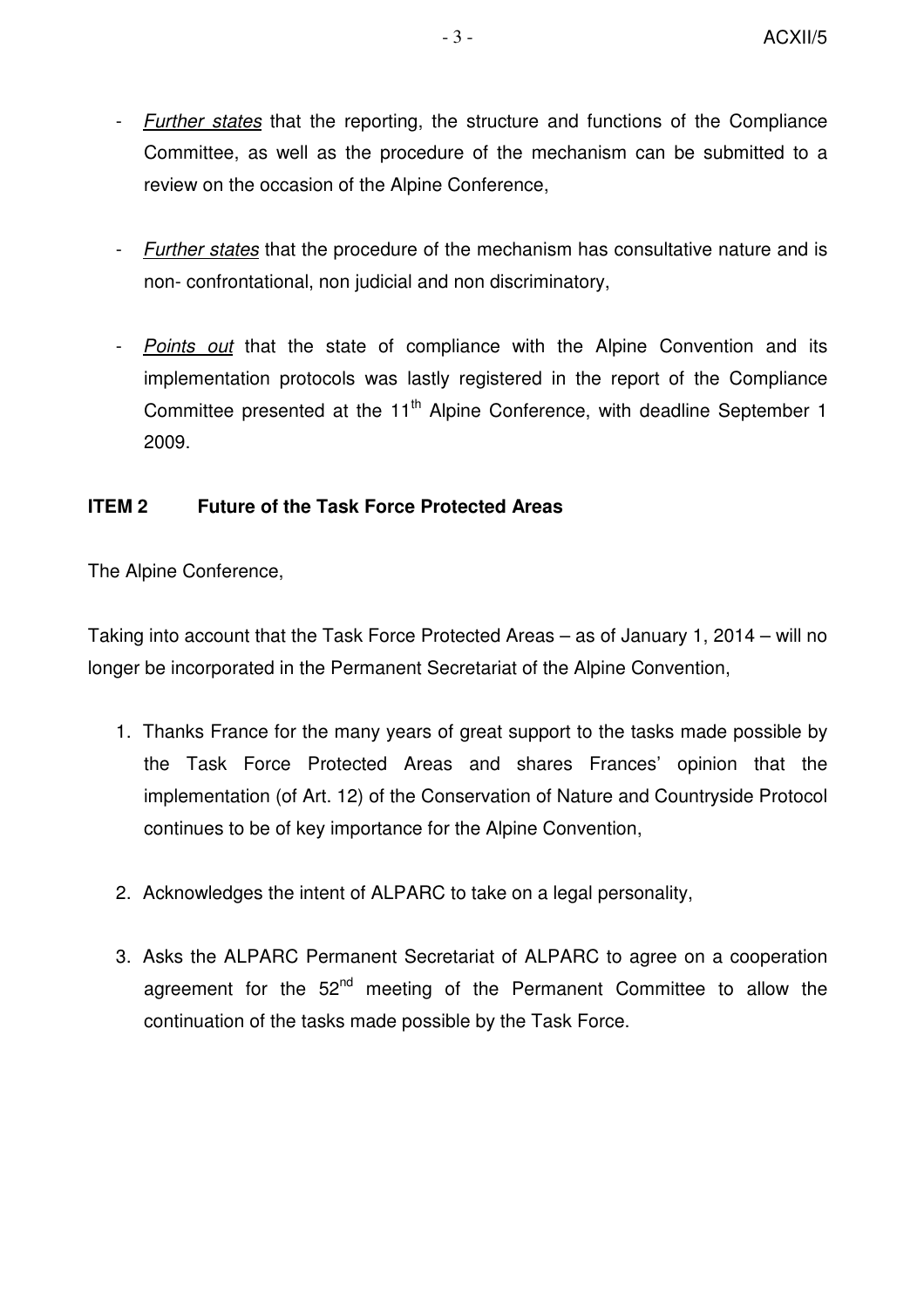# **ITEM A 3 Population and culture**

The Alpine Conference

- 1. Decides not to prepare any provisional Protocol on the topic "Population and Culture",
- 2. Takes the view that the "Population and Culture" Declaration is a key instrument for the social, cultural and economic development of the Alpine region and asks the Contracting Parties and the observers to systematically translate the contents of the declaration into common ongoing activities and to strengthen the relevant communication activities,
- 3. Asks the Presidency of the Alpine Conference, during its current mandate, to organize at least one event on the topic of the declaration with the support of the Permanent Secretariat,
- 4. Agrees to further submit the "Population and Culture" Protocol to the compliance mechanism of the Alpine Convention.

# **ITEM A 4 Appointment of the Secretary General**

The Alpine Conference decides to extend the selection process to the end of October 2012.

# **ITEM A 6 Fifth Report on the State of the Alps**

The Alpine Conference

1. States, in implementing the "Population and Culture" Declaration and in light of the relevance of this topic for the implementation of the Alpine Convention as a whole, that the "Demographic Change in the Alps" shall be the topic for the fifth contribution to the Report on the State of the Alps,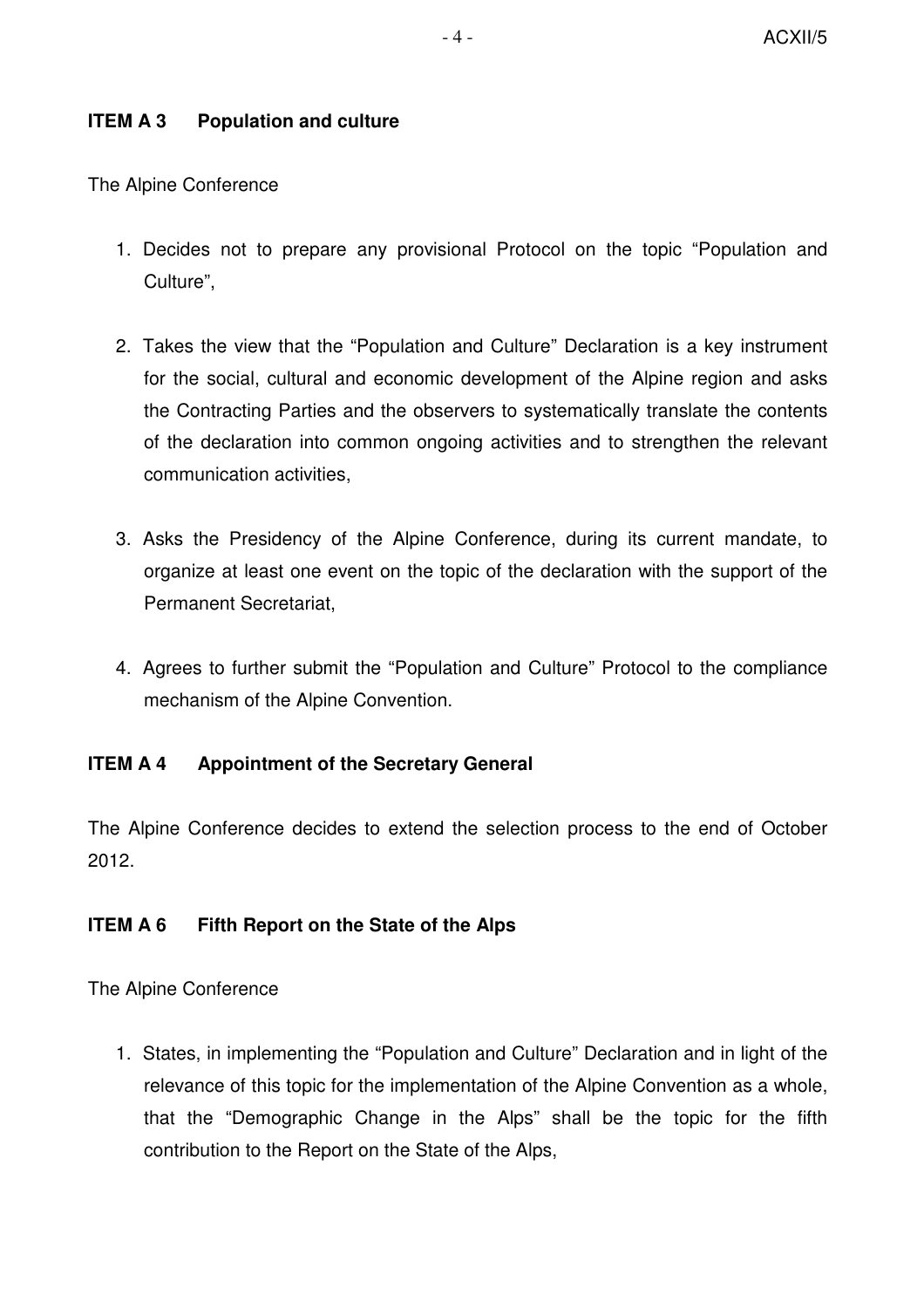2. Asks the Permanent Secretariat – in agreement with the Presidency of the Alpine Conference – to coordinate the preparation of the fifth contribution to the Report of the State of the Alps, accompanied by an ad-hoc expert group and with the involvement of the representatives of the Contracting Parties - which will participate as much as possible - and of the most important stakeholders in the scientific field, of observers and of interested parties from other institutions, and to present it timely for its approval at the  $13<sup>th</sup>$  Alpine Conference.

## **ITEM A 7 Progress report on the Multiannual Working Programme**

## The Alpine Conference

- 1. Takes note of the Report of the Presidency<sup>2</sup> including Enclosures I and II,
- 2. Authorizes, as an exception, the  $51<sup>st</sup>$  Permanent Committee to approve the future mandates of the Working Groups and Platforms,
- 3. Asks the Contracting Parties, if necessary and each within their own abilities, to ensure the cooperation with and between the Working Groups and Platforms of the Alpine Conventions (including ALPARC) through specific projects,
- 4. Asks the Permanent Secretariat, the Contracting parties and the Observers to further strengthen the integration of the MAP in their activities.

 $2$  See Enclosure 3 - Document ACXII/A7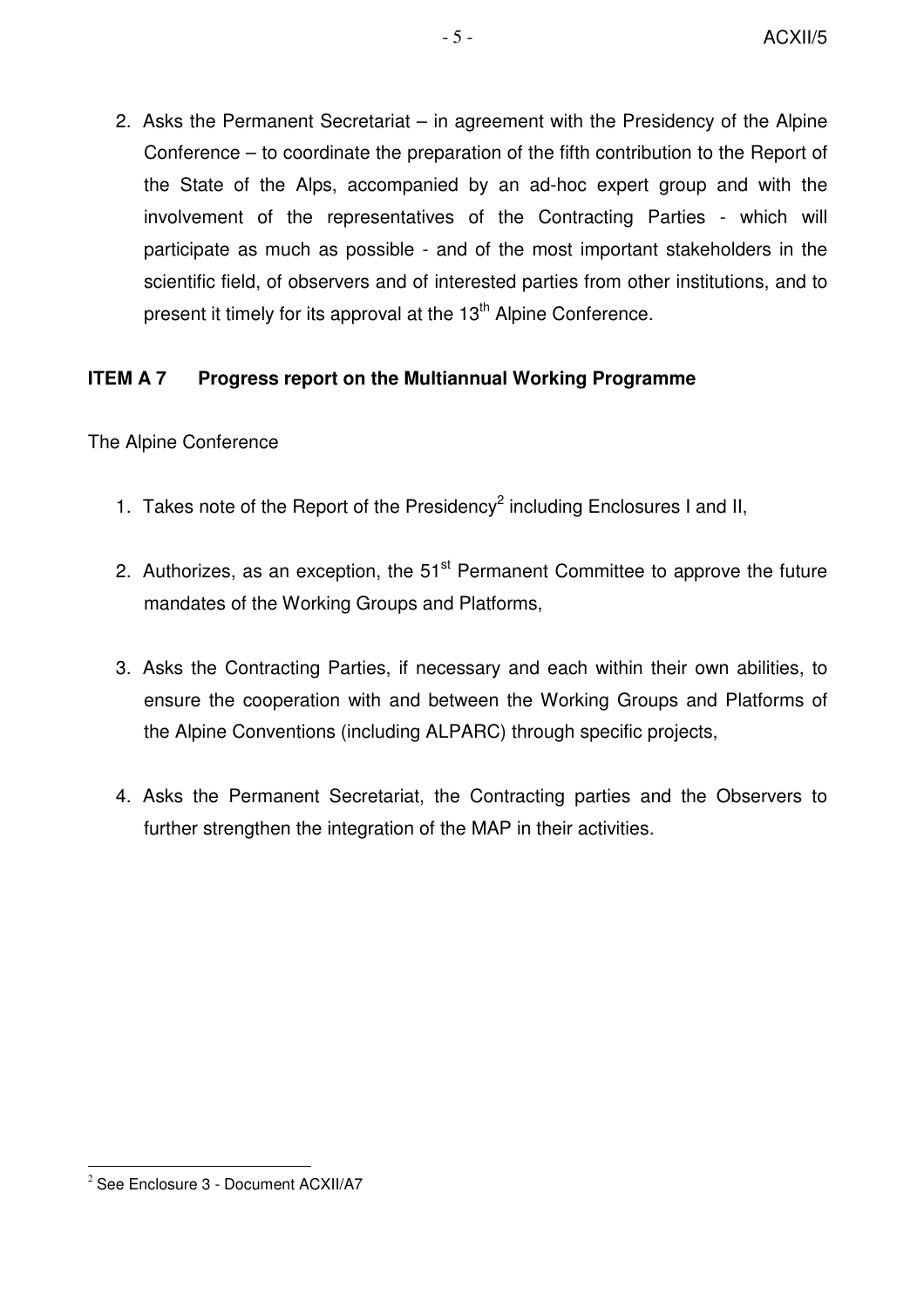## **Points B in the agenda (points for debate)**

#### **ITEM B 1 Report on activities 2011-2012**

The Alpine Conference

- 1. Takes note of the reports of the Presidency, the Permanent Secretariat and the Observers on their activities and cooperation<sup>3</sup>,
- 2. Takes note of the oral report of the Contracting Parties and Observers,
- 3. Asks the Contracting Parties to intensify the implementation of the Alpine Convention and, to include the regional and local authorities more intensively in the process,
- 4. Asks the Contracting Parties, the Permanent Secretariat and Observers, to intensify constructively their cooperation based on the experiences gathered in recent years and in the context of the Alpine Week 2012, particularly with the organization of common activities on the topics of the MAP, and through a stronger involvement of Observers in the implementation of the Alpine Convention,
- 5. Asks the Permanent Secretariat to report on the progress in the cooperation between Contracting Parties, Permanent Secretariat and Observers and on the integration of the MAP in their activities at the 13<sup>th</sup> Alpine Conference.

 $3$  See Enclosure 4 - Document ACXII/B1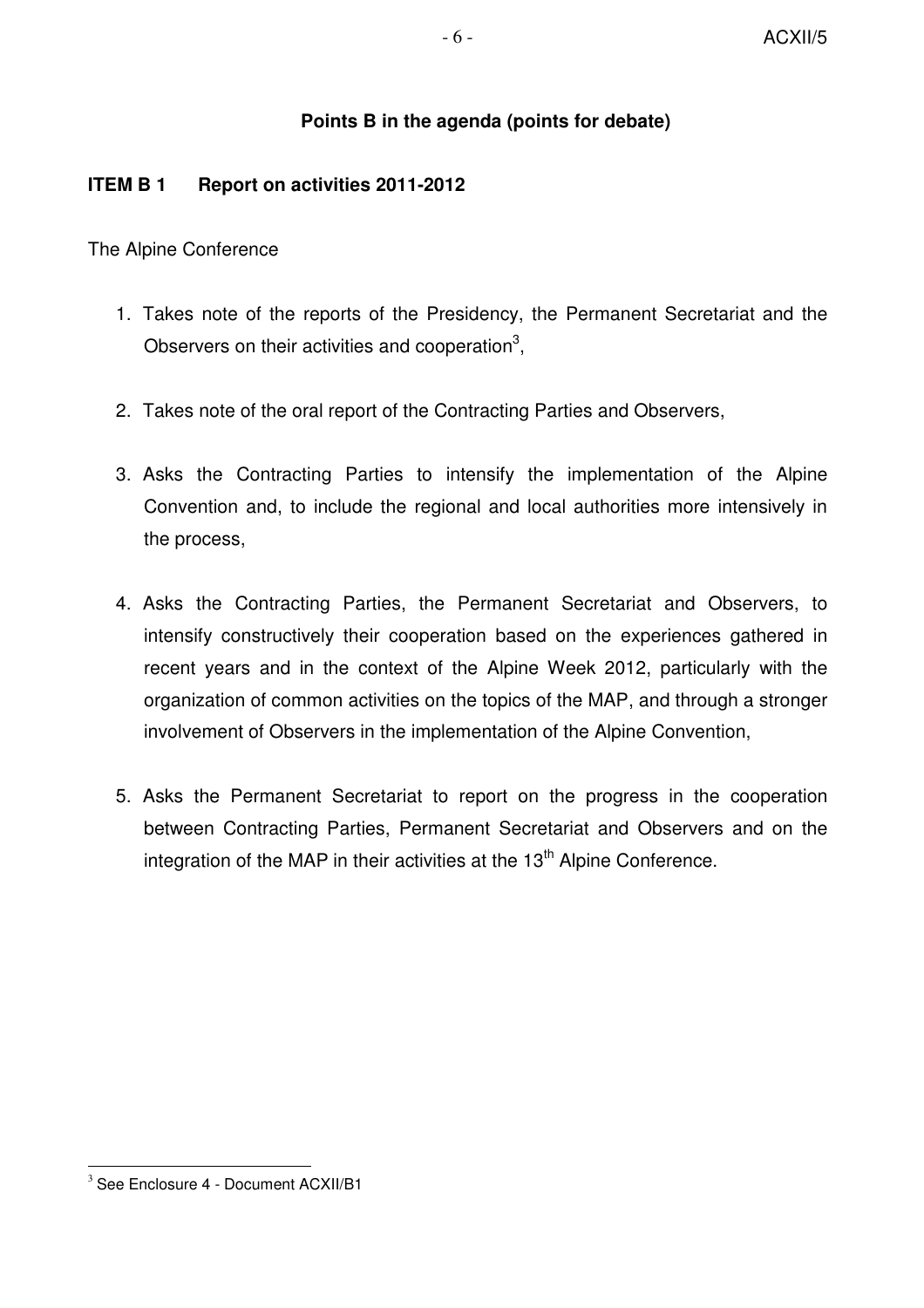#### **ITEM B 3 Sustainable development: Rio +20**

The Alpine Conference

.

- 1. Reaffirms its commitment to greater sustainability of mountain areas;
- 2. Takes note of the Rio+20 outcome document "The Future we want" and recognizes the documents' paragraph about mountains, as to the legitimacy of the Alpine Convention activities at international level and as its basis for future work. From the perspective of the implementation of this document, the Permanent Committee, through the Permanent Secretariat and with the support of observers, asks:
	- to analyze the compatibility, with the Alpine region, of the definition and proposed directives in the Rio+20 outcome document "The Future we want" on the topic of Green Economy for Sustainable Development and to assess the potential applications of such an instrument in the Alps;
	- to closely follow the negotiations for the development of Sustainability Goals by 2015 and to analyze their relevance for the Alpine region;
	- to strengthen the dialogue and partnership with other mountain regions and other related entities and to strengthen the exchange of experience.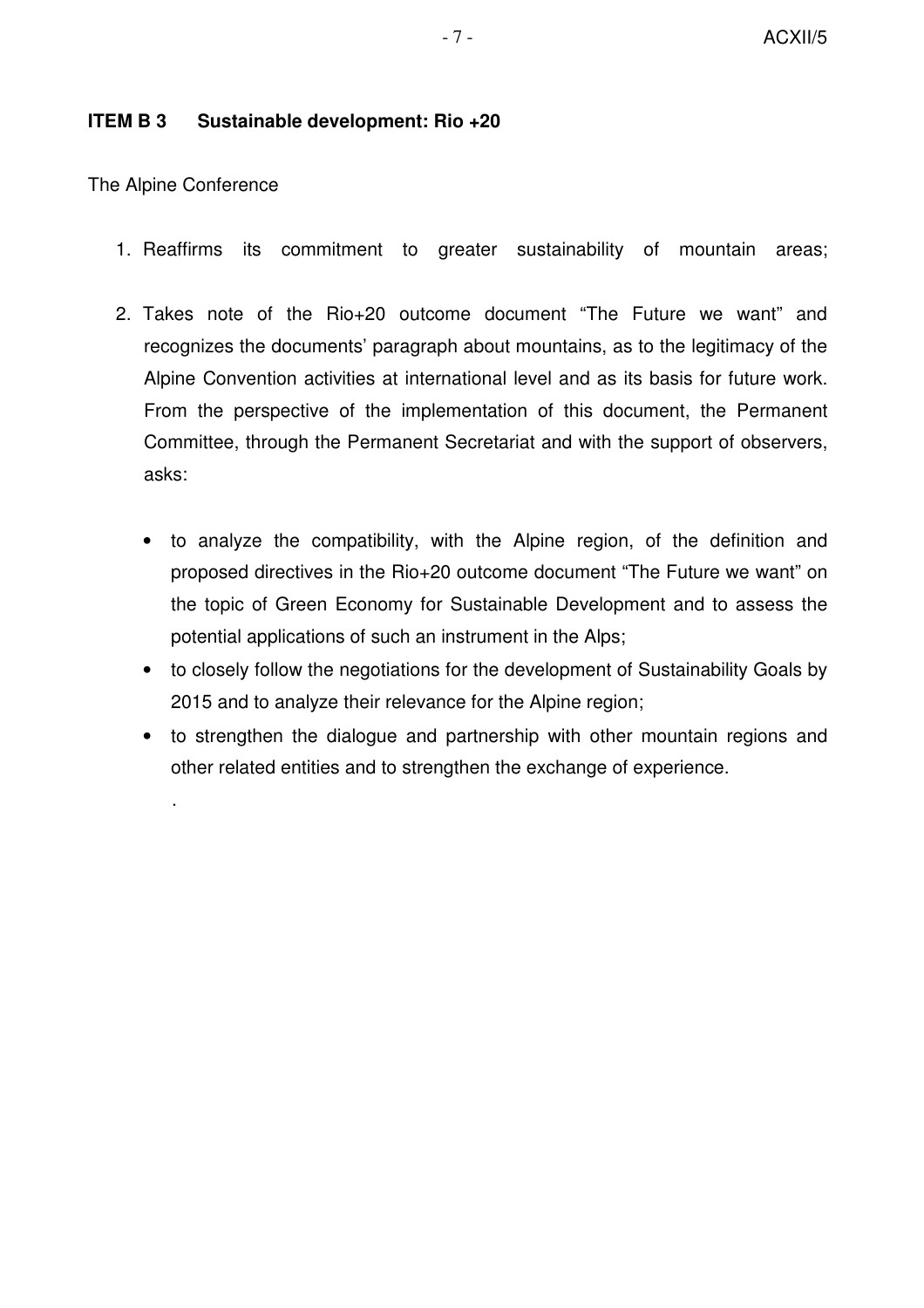## **ITEM B 4 Climate and Energy**

The Alpine Conference

- 1. Takes note of the Report of the Presidency and of the Permanent Secretariat<sup>4</sup>,
- 2. Confirms that climate change is an important challenge for the Alpine region, and therefore encourages the Contracting Parties to carry out corresponding activities, according to the Multiannual Programme of the Alpine Convention,
- 3. Firmly believes that, in view of the reduction of energy consumption and of sustainable energy production and use in the Alps, it is important for the Alpine Convention to deal more intensively with the topic of energy infrastructures in the Alpine region and their consequences in particular on the environment and landscape,
- 4. Is aware of the relevance of the topic of energy in the Alps, sets up an Energy Platform and commissions the Permanent Committee to approve the mandate of the Platform at its 51<sup>st</sup> meeting, in light of the discussions held at the 12<sup>th</sup> Alpine Conference,
- 5. Encourages the Contracting Parties to take further initiatives in the area of climate. It therefore welcomes the initiative by Liechtenstein and Switzerland of a second call for proposals for the Architecture Award, as well as the planned information campaign organized by Germany in cooperation with the network of communities "Allianz in den Alpen" to raise awareness and involve Alpine communities in the effort for climate protection,
- 6. Asks the Permanent Secretariat to report on the implementation of the proposed activities contained in Table 4 of the document in Enclosure 5 at the  $13<sup>th</sup>$  Alpine Conference.

<sup>4</sup> See Enclosure 5 - Document ACXII/B4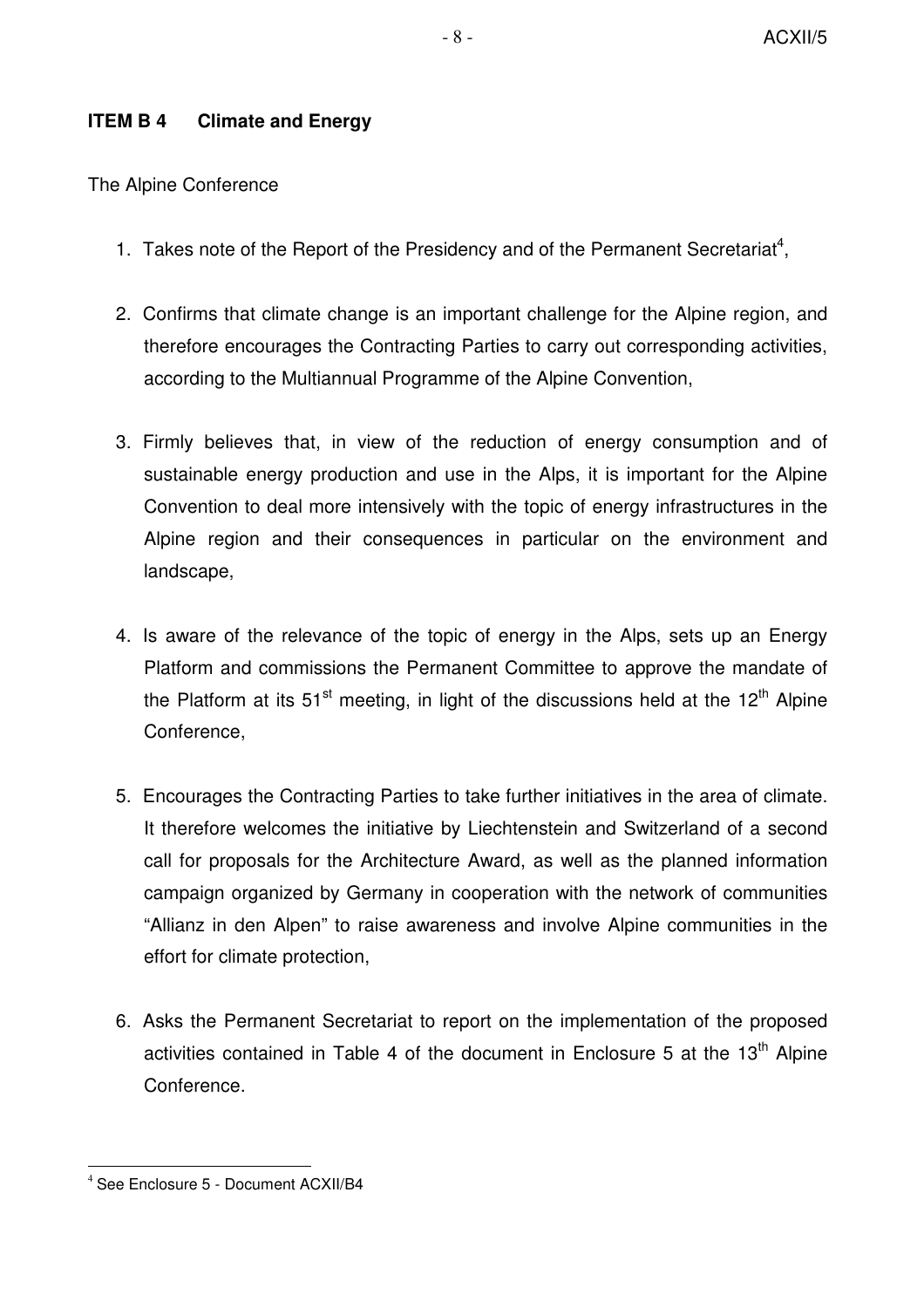# **ITEM B 5 Fourth Report on the State of the Alps on Sustainable Tourism**

The Alpine Conference

- 1. Takes note of the progress report on the Fourth Report on the State of the Alps in the area of "Sustainable Tourism"<sup>5</sup>,
- 2. Authorizes the Permanent committee to finally approve the Fourth contribution to the Report on the State of the Alps in the area of "Sustainable Tourism" at its  $51<sup>st</sup>$ meeting, taking into account the discussions held at the  $12<sup>th</sup>$  Alpine Conference,
- 3. Prompts the bodies of the Alpine Convention and the Contracting Parties, to appropriately make use of and communicate the Fourth Report on the State of the Alps in the area of "Sustainable Tourism" and to implement activities in the areas considered as priorities by the report.

 $<sup>5</sup>$  See Enclosure 6 - Document ACXII/B5</sup>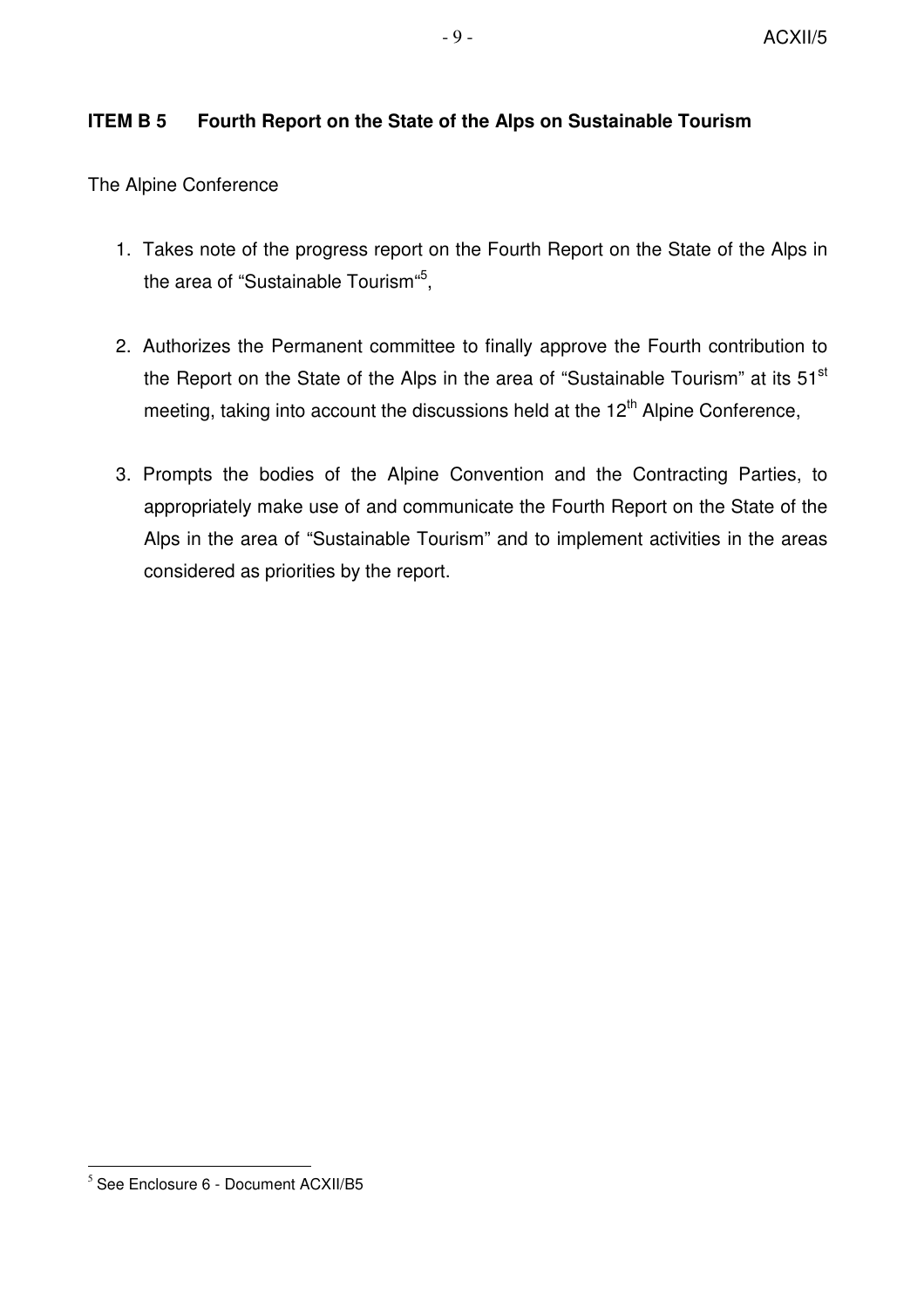#### **ITEM B 6 Working Group "Macro-regional Strategy for the Alps"**

The Alpine Conference,

In light of its decision XI/B3 (Brdo, 8/9 March 2011) and in light of the conclusions of the European Council of 23/24 June 2011, in which the European Council invited Member States to continue work in cooperation with the Commission on possible future macroregional strategies (chapter "Other items" indent 3)

Aware that the Alpine Convention represents and essential framework in the Alpine area in harmonising protection and economic development in the Alpine region with the objective to sustain the Alps as living space for people and nature as well as economic area,

- 1. Welcomes the efforts for and the development of a process leading to a possible macro-regional strategy for the Alps.
- 2. Underlines the importance of a contribution of the Alpine Convention to the process towards the possible development of a macro-regional strategy for the Alpine region.
- 3. With a view to a possible adoption of a macro-regional strategy for the Alpine region by the European bodies:
	- a. is prepared and willing to contribute on the basis of its experience of over two decades of transnational cooperation in the Alpine region and its balanced approach between development and conservation;
	- b. offers to contribute its existing networks;
	- c. is ready to contribute to the implementation of such a strategy in the specific subject areas covered by the Alpine Convention, with particular regard to the thematic areas listed in the input paper;
	- d. is ready to participate in the stakeholder dialogue when the macro-regional strategy gets established by the European Council.
	- e. recommends the Contracting Parties to make use of the potential of the Alpine Convention in the further development of the process leading to a macro-regional strategy.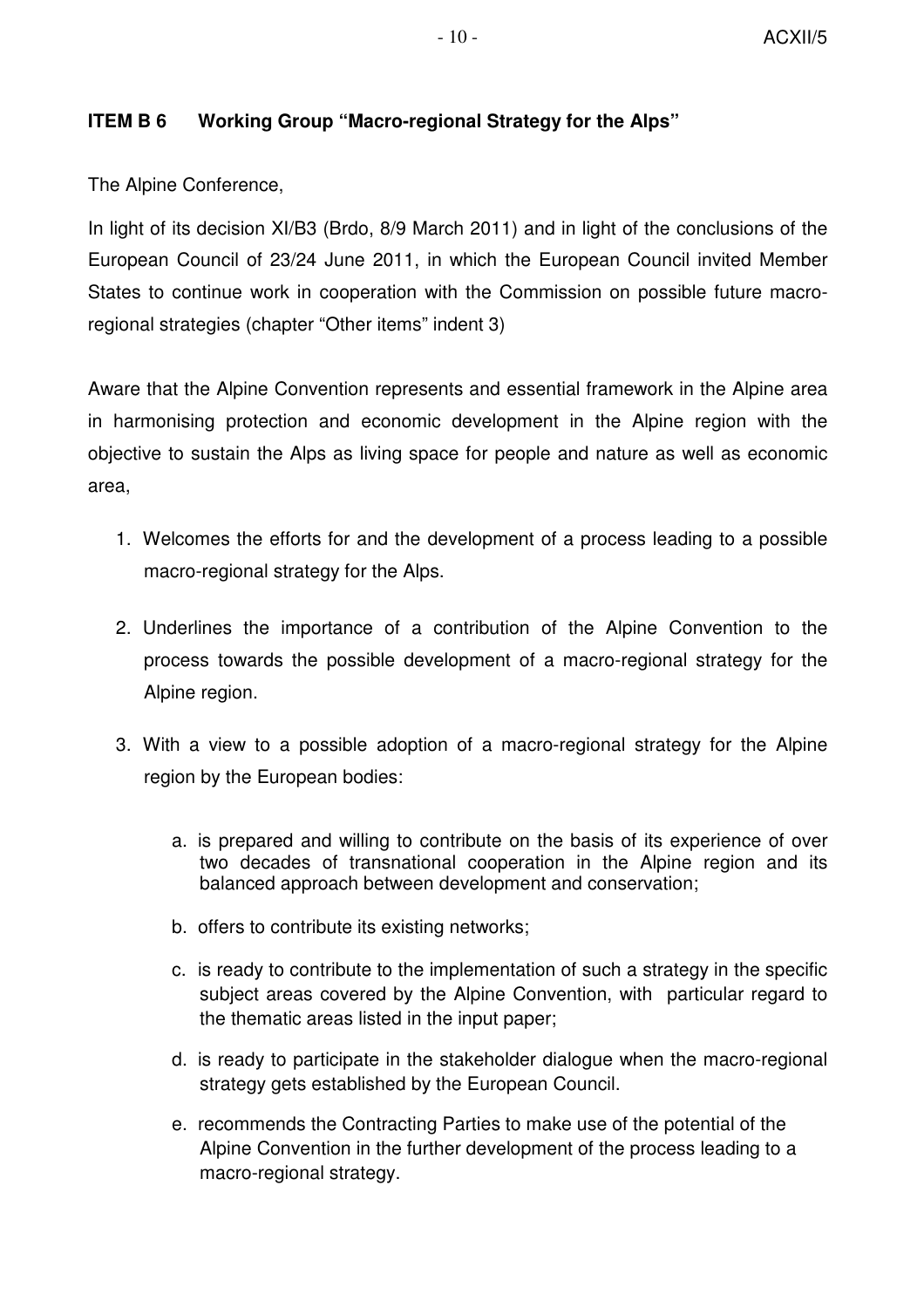- 4. Underlines its commitment by endorsing the paper "Contribution of the Alpine Convention to the process towards a macro-regional Strategy for the Alps"<sup>6</sup> (input paper) which identifies in particular the Alpine Convention added-value by pointing to Alpine specific issues, key messages and Alpine Convention resources,
- 5. Mandates the Permanent Secretariat with the submission of the input paper to all relevant European institutions as the contribution of the Alpine Convention towards a possible macro-regional strategy for the Alps,
- 6. Suggests the strengthening of the coordination among all relevant actors interested by a macro-regional strategy for the Alps through open participatory processes and underlines that the macro-regional strategy is an opportunity to enhance the cooperation potential between the Alps and their surroundings,
- 7. Enables the Permanent Committee to renew the WGs mandate in the future, if or when there is a need to do so,
- 8. In view to contribute to the process for a possible MRS for the Alps, invites the Alpine regions and the ASP to a joint conference in Brussels in the second half of 2013 on the future of the Alps. The objective of such a discussion are:
	- a. Exchange on their respective strategies for the Alps
	- b. Possible ways of a stronger cooperation in the future
	- c. draw from the Commission's evaluation of the existing MRSs.

<sup>6</sup> Siehe Anlage 7 - Dokument ACXII/B6/1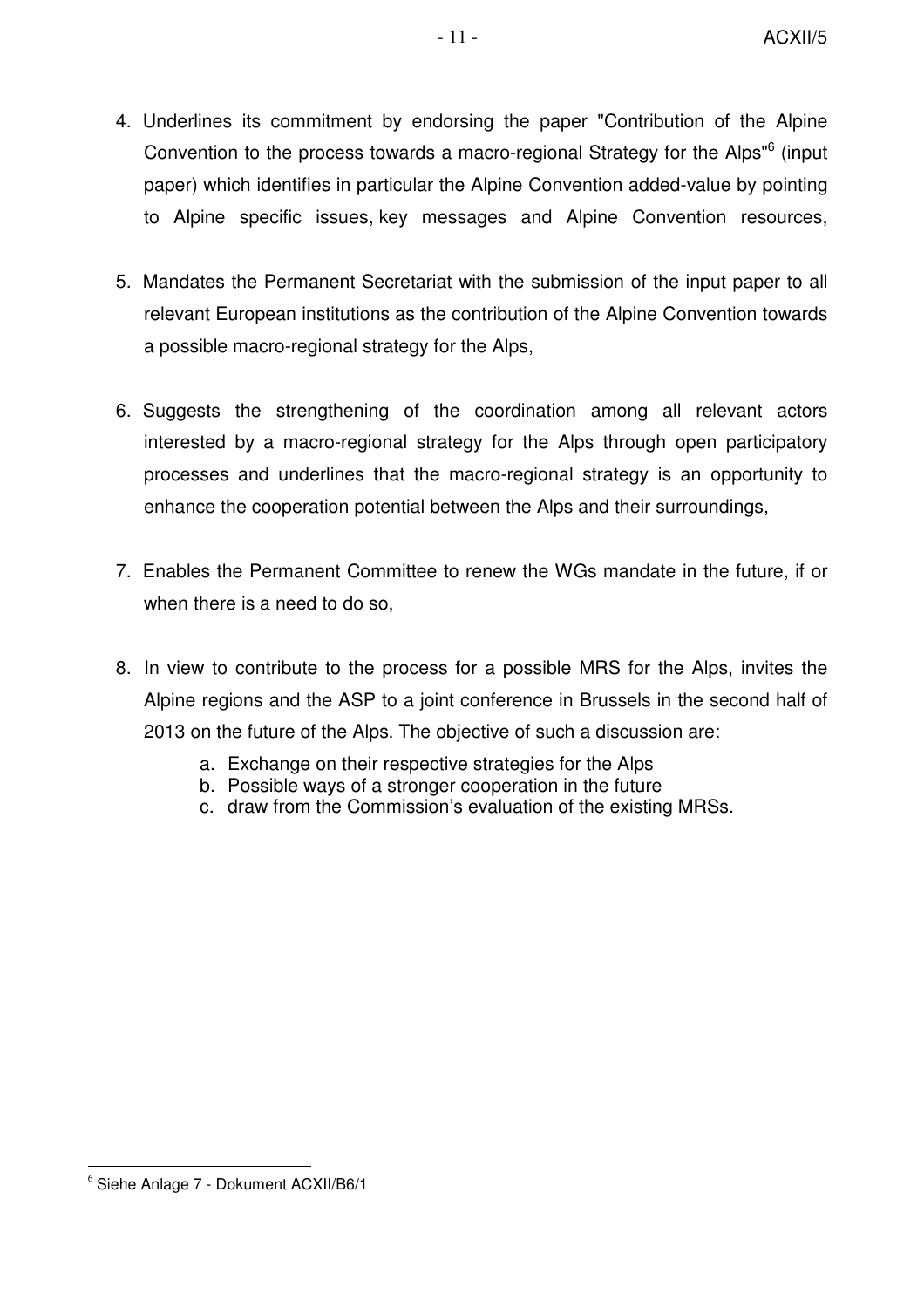# **ITEM B 7 Future Italian Presidency 2013/2014: preliminary programme**

The Alpine Conference

- 1. Takes notice of the report on the main goals and priorities of the future Italian Presidency<sup>7</sup>,
- 2. Authorizes the Permanent Committee to set up a Working Group on Mountain Forests,
- 3. Hands over on the Presidency of the Alpine Conference for the period 2013-2014 to Italy and thanks Switzerland for the work carried out during its Presidency.

# **ITEM 5** Approval of the preliminary Minutes of Decisions

The Alpine Conference approves the preliminary Minutes of Decisions and forwards them for approval in their final version to the Permanent Committee.

<sup>7</sup> Siehe Anlage 8 - Dokument ACXII/B7